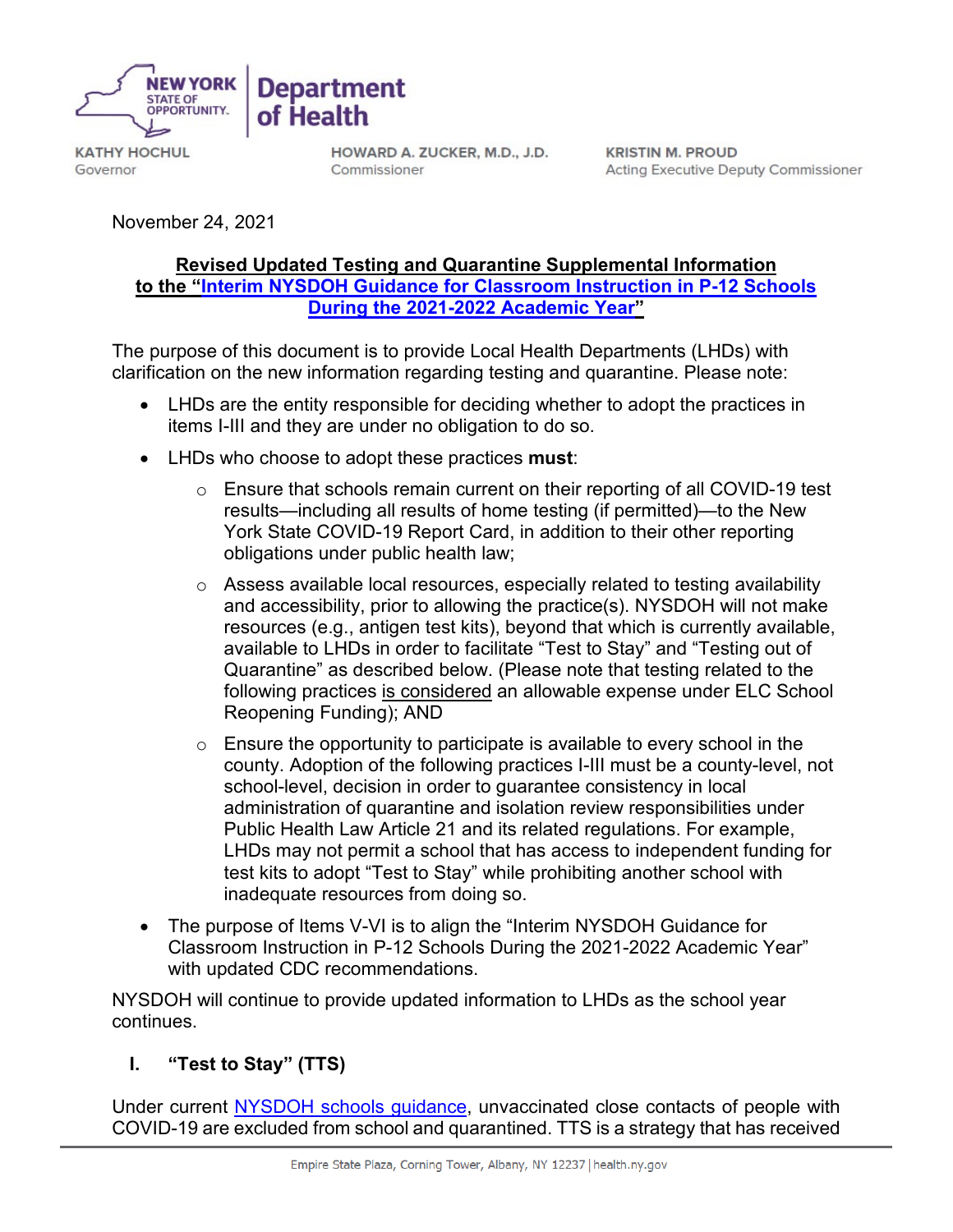media attention and is being piloted in certain jurisdictions. NYSDOH acknowledges TTS as a strategy that allows close contacts to avoid school exclusion (but not other parameters of quarantine) by testing negative with a rapid NAAT or antigen test (e.g., BinaxNOW) on each school day for seven days after exposure. At this time, the NYSDOH does not recommend TTS. However, if LHDs choose to allow TTS to occur in schools within their jurisdiction, the LHD must ensure the following:

- 1. The school/district must have a written protocol that:
	- a) Considers equity (i.e., families should not have to pay for testing, or if they do, then the inability to pay should not prevent a student from being eligible for TTS),
	- b) Includes actions to follow-up on transmission (e.g., contact tracing) in the event that an individual tests positive, and
	- c) Other factors deemed essential or important by the LHD or school.
- 2. The daily test must be conducted and the results received before the school day begins, and positive individuals excluded/isolated per existing procedures.
- 3. If the test is done in an unmonitored setting (e.g., home), a mechanism to ensure that the test is done correctly and on the correct person must exist.
- 4. The exposed person who is allowed to remain in school through TTS must still be quarantined outside of school instruction/academic periods (on weekends/holidays when the seven-day TTS period is still active, but no school test is required; after school/evenings; no community activities or extracurricular participation including clubs, sports, arts/performance activities, etc.).
- 5. If the exposed person who is allowed to remain in school through TTS develops symptoms, they must be excluded from school per current school guidance.

#### **NYSDOH will not provide new TTS technical assistance or resources for schools located in jurisdictions who permit the practice(s).**

# **II. COVID-19 Testing to Permit Return to School After Symptoms**

Currently, a NAAT test is required to permit individuals to return to school after developing COVID-like symptoms. Understanding that the turnaround time for some laboratorybased NAATs may result in multiple-day exclusions from school for people with mild symptoms, NYSDOH is amending its guidance to allow people who either (a) are fully vaccinated, or (b) have had COVID-19 infection within the last 90 days to return to school following a negative *antigen* test result. People who are not fully vaccinated and/or who have not had COVID-19 within the last 90 days must receive a negative NAAT result prior to returning to school after developing symptoms unless the criteria established in the [Commissioner's Determination on COVID-19 Testing Pursuant to 10 NYCRR 2.62](https://coronavirus.health.ny.gov/system/files/documents/2021/09/2.62-determination.pdf) are met. Other permissible uses of antigen tests are under active review.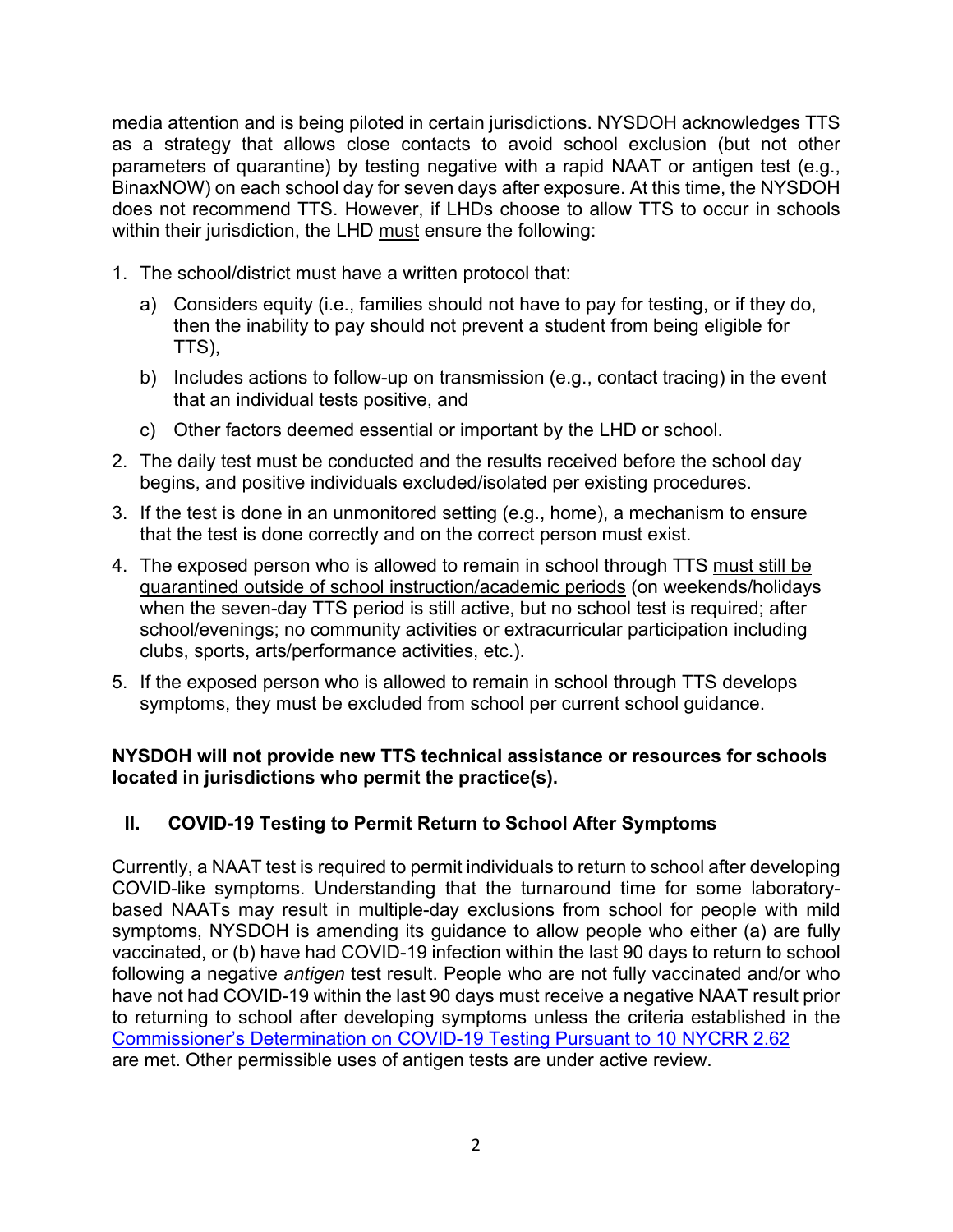LHDs are referred to the recently-released algorithm that addresses school attendance and requirements for children who have symptoms consistent with vaccine side effects shortly after receipt of the COVID vaccine. In many cases, those children may remain in school or return to school without testing. Please review the algorithm for details.

# **III. "Test Out of Quarantine"**

NYSDOH has received questions as to whether it is acceptable to allow people under quarantine to shorten their quarantine by receiving negative COVID-19 test results. However, if LHDs choose to allow this practice in their jurisdiction, it must [align](https://www.cdc.gov/coronavirus/2019-ncov/science/science-briefs/scientific-brief-options-to-reduce-quarantine.html)  with CDC recommendations, which are currently as follows (emphasis added):

*When diagnostic testing resources are sufficient and available, then quarantine can end after Day 7 if a diagnostic specimen tests negative and if no symptoms were reported during daily monitoring. The specimen may be collected and tested within 48 hours before the time of planned quarantine discontinuation (e.g., in anticipation of testing delays), but quarantine cannot be discontinued earlier than after Day 7.*

**NYSDOH will not provide new "Test out of Quarantine" technical assistance or resources for schools located in jurisdictions who permit the practice(s).** 

#### **IV. Exemption to weekly unvaccinated staff/teacher testing for recently recovered persons**

NYSDOH has received questions as to whether school staff/teachers who were diagnosed with and recovered from COVID-19 within the last 3 months were subject to the weekly testing requirement established in 10 NYCRR 2.62. They are not. Asymptomatic individuals exposed to COVID-19 who have been previously diagnosed with laboratory confirmed COVID-19, and have since recovered, are not required to retest and quarantine within 3 months after the date of symptom onset from the initial COVID-19 infection or date of first positive diagnostic test if asymptomatic during illness. Schools will have to keep track of when the three months is over, at which time the staff needs to resume testing.

# **V. Mask Breaks in School**

The [emergency regulations under](https://gcc02.safelinks.protection.outlook.com/?url=https%3A%2F%2Fregs.health.ny.gov%2Fsites%2Fdefault%2Ffiles%2Fpdf%2Femergency_regulations%2FFace%2520Coverings%2520for%2520COVID%252019%2520Prevention.pdf&data=04%7C01%7CDanielle.Greene%40health.ny.gov%7Cb1ac471ff01042afcd9c08d9adc13d10%7Cf46cb8ea79004d108ceb80e8c1c81ee7%7C0%7C0%7C637731867721480369%7CUnknown%7CTWFpbGZsb3d8eyJWIjoiMC4wLjAwMDAiLCJQIjoiV2luMzIiLCJBTiI6Ik1haWwiLCJXVCI6Mn0%3D%7C3000&sdata=xJ2syNwJxA2JWv%2BT4NNI5taKN4qS%2FqAKACkhEnZq2ko%3D&reserved=0) 10 NYCRR 2.60 and the Commissioner's [Determination on Indoor Face Masking Pursuant to 10 NYCRR 2.60](https://gcc02.safelinks.protection.outlook.com/?url=https%3A%2F%2Fcoronavirus.health.ny.gov%2Fsystem%2Ffiles%2Fdocuments%2F2021%2F08%2F2.60-determination.pdf&data=04%7C01%7CDanielle.Greene%40health.ny.gov%7Cb1ac471ff01042afcd9c08d9adc13d10%7Cf46cb8ea79004d108ceb80e8c1c81ee7%7C0%7C0%7C637731867721490326%7CUnknown%7CTWFpbGZsb3d8eyJWIjoiMC4wLjAwMDAiLCJQIjoiV2luMzIiLCJBTiI6Ik1haWwiLCJXVCI6Mn0%3D%7C3000&sdata=rVnCoJ%2FOe2jn8vPXuna2MPdXMzjOZmyrvzJcEV3yjsU%3D&reserved=0) do not include "mask breaks." This is in accordance with CDC guidance recommending universal masking in schools to keep children in school and let them be closer together without risking close contact exposure and quarantines. Under these same regulations, local